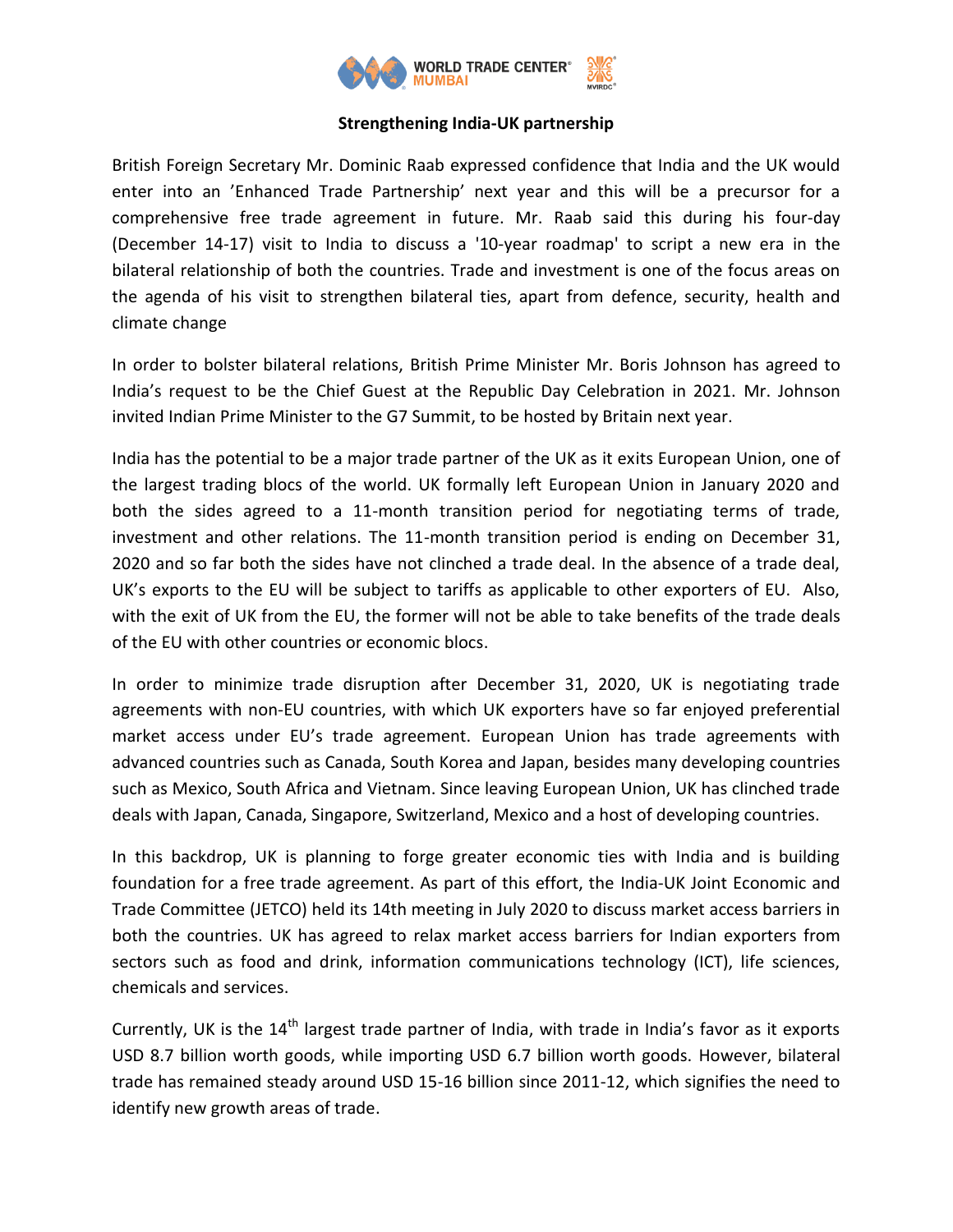

Apart from trade, UK also has sizeable partnership in investment and technology exchange. It is learnt that in the last ten years, the UK has emerged as the second-fastest growing G20 investor in India with total investment of £21.48 billion. UK was said to be the second largest research partner of India until before the COVID outbreak.

Through its Innovation Challenge Fund, Government of UK is providing research grants for innovative projects in Artificial Intelligence or Data Science in Karnataka and Future Mobility projects in Maharashtra. These projects are offshoots of the UK-India Tech Partnership, which was announced by leaders of both the countries in April 2018.

In future, both the countries can strengthen this partnership through exchange of business delegation and expediting negotiation on free trade agreement.

## **Notifications**

## **PIB**

India's Foreign Trade in November 2020

<https://www.pib.gov.in/PressReleasePage.aspx?PRID=1680830>

APEDA organizes workshop on export of organic basmati rice

<https://www.pib.gov.in/PressReleasePage.aspx?PRID=1680808>

Minister invites foreign investors to be part of India's growth story

<https://www.pib.gov.in/PressReleasePage.aspx?PRID=1680751>

## **CBIC**

Amendment in notification on anti-dumping duty on imports of Dimethylacetamide

[https://www.cbic.gov.in/resources//htdocs-cbec/customs/cs-act/notifications/notfns-2020/cs](https://www.cbic.gov.in/resources/htdocs-cbec/customs/cs-act/notifications/notfns-2020/cs-add2020/csadd47-2020.pdf)[add2020/csadd47-2020.pdf](https://www.cbic.gov.in/resources/htdocs-cbec/customs/cs-act/notifications/notfns-2020/cs-add2020/csadd47-2020.pdf)

Tariff fixation for certain commodities